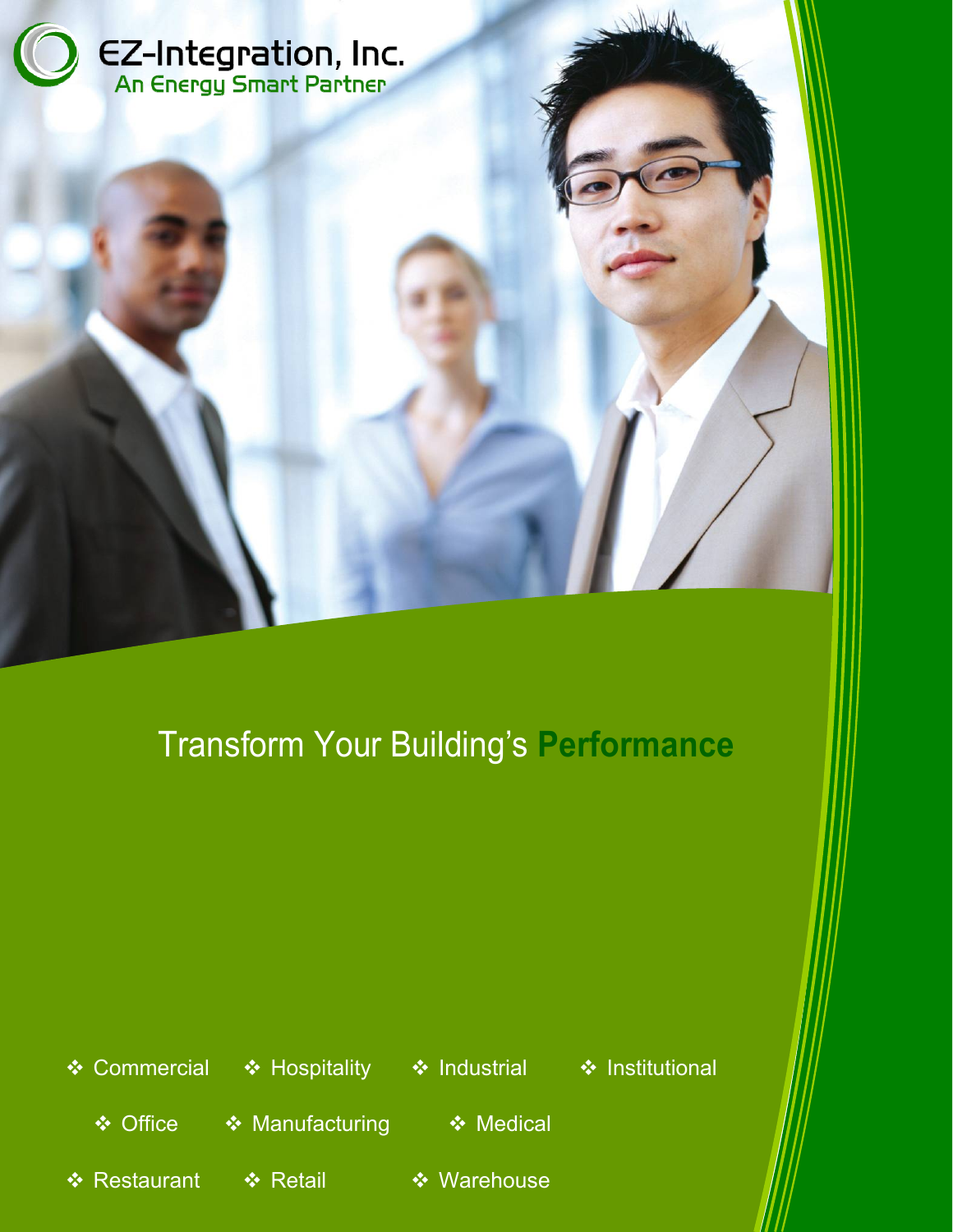# Unlock your buildings' revenue potential



### INTEGRATED BUILDING MANAGEMENT SOLUTIONS

- ENERGY MANAGEMENT.
- ENERGY MONITORING.
- INTERIOR LIGHTING.
- EXTERIOR BUILDING LIGHTING.
- PARKING AREA LIGHTING.
- HVAC.
- DOOR ACCESS CONTROL.
- SECURITY.
- SURVEILLANCE.
- IRRIGATION SYSTEMS.



## ENERGY EFFICIENCY AND BUILDING MANAGEMENT SYSTEMS

The operation and maintenance of your buildings are major expenses. A large portion of those expenses are derived from utilities costs and equipment repairs or replacement. But these costs are also the most controllable. Managing a building's energy efficiency is paramount to maximizing its operational and financial performance. EZ-Integration is here to guide you through the process of identifying and addressing the myriad of opportunities to make your building more energy efficient, easier to manage, and more financially robust.

Building Management Systems (BMS) integrate the mechanical and electrical systems in your building, providing a single interface and leading your facility to operate more efficiently. By automating the operation of these systems, they can be shut off or set back to more efficient settings when a building is unoccupied or the right conditions exist. This lengthens the life of equipment, reducing maintenance frequency and costs. EZ-Integration can design the right BMS to meet your goals and needs. With the proper planning and BMS, **savings of up to 60% can be achieved.**

### INFORMED DECISIONS LEAD TO SUPERIOR SOLUTIONS

Making informed decisions can be the difference between a project's success or failure. Our energy services will provide your organization with the answers and information it needs to determine the best course of action and the financial impacts. Take your energy efficiency projects to a higher level with EZ-Integration's services.

- Energy Assessments.
- Energy Monitoring.
- Energy Planning.

### COMPLETE END TO END SERVICES FOR ALL PHASES OF YOUR PROJECT

From initial building assessment to planning and design to project management and BMS commissioning, EZ-Integration has the products, services, and expertise to conduct and manage all phases of your energy efficiency project. Each step of the way, we will be there to help you make informed decisions based on sound financial benefits.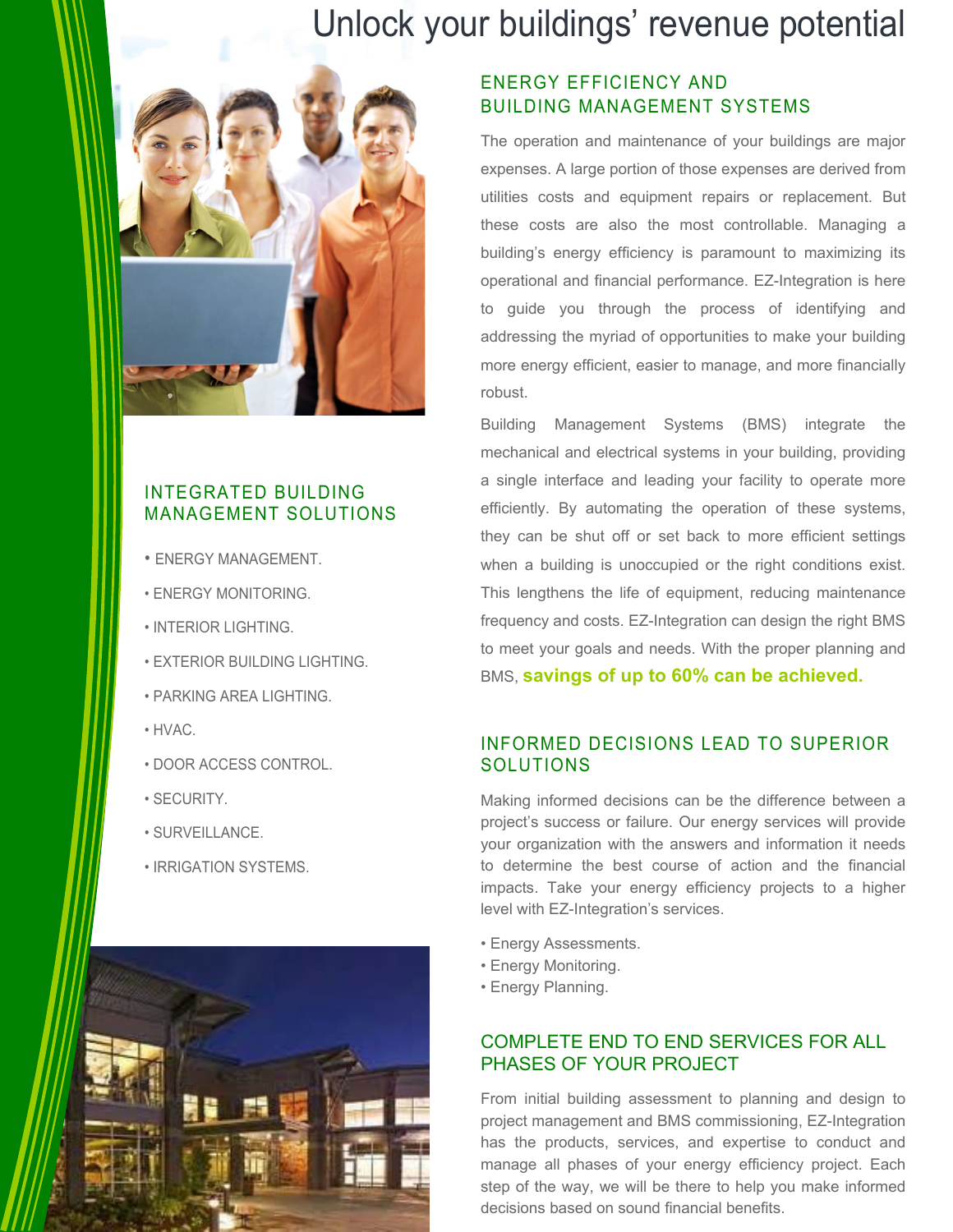### TRANSFORM LEASED BUILDINGS FINANCIAL PERFORMANCE

The right energy efficiency improvements and BMS will reduce a building's utility costs, decrease maintenance, and increase equipment life. Lowering these operating costs creates an opportunity to raise revenue generating fees while maintaining the same total cost to tenants. On average, we are saving our clients 40% off their utility bills and at least that much on maintenance. Imagine transferring 40% of the amount per square foot being charged to tenants from operating or CAM charges and adding it to the rate per square foot being charged for rent. Market your building as being green while increasing profits!





#### **CUSTOM SOLUTIONS**

The environment of most buildings is affected by a wide range of variable factors, from the materials used to construct it to the systems which are in place. We realize this and understand how that impacts the best solutions for your building. Rest assured that we'll create solutions designed with your building's factors in mind.

# **scaleable solutions for** your budget and growth

### INCENTIVES MANAGEMENT GET PAID TO BE MORE EFFICIENT!

Utilities, states, and even the federal government are paying businesses and building owners for undertaking an energy efficiency project. These incentive programs help offset costs.



How much? Some of these programs will cover as much as 50 percent of the project costs.

With any such program there are requirements to qualify and forms to complete. Knowing the ins and outs of these programs is essential to getting the most out of them.

EZ-Integration has years of training and experience working with these programs. We've learned the best methods for obtaining the highest incentives for each project.

- Incentives Analysis.
- Pre-Application Preparation.
- Final Application Submission.
- Utility Incentives.
- State Program Incentives.
- Federal EPACT Incentives.

### **REMOTE BUILDING MANAGEMENT**

You can't be in two places at the same time, and with a BMS system from EZ-Integration you don't have to be. All of our systems can be accessed remotely via secured connections on any Internet connected PC, smartphone, or tablet.



### **SCALEABLE SOLUTIONS**

There are a number of factors which figure into defining the scope of projects. Technical and financial feasibility of adding onto a system over time don't have to be part of them. Our systems are designed to scale at the rate of your choosing with minimal impact to costs.